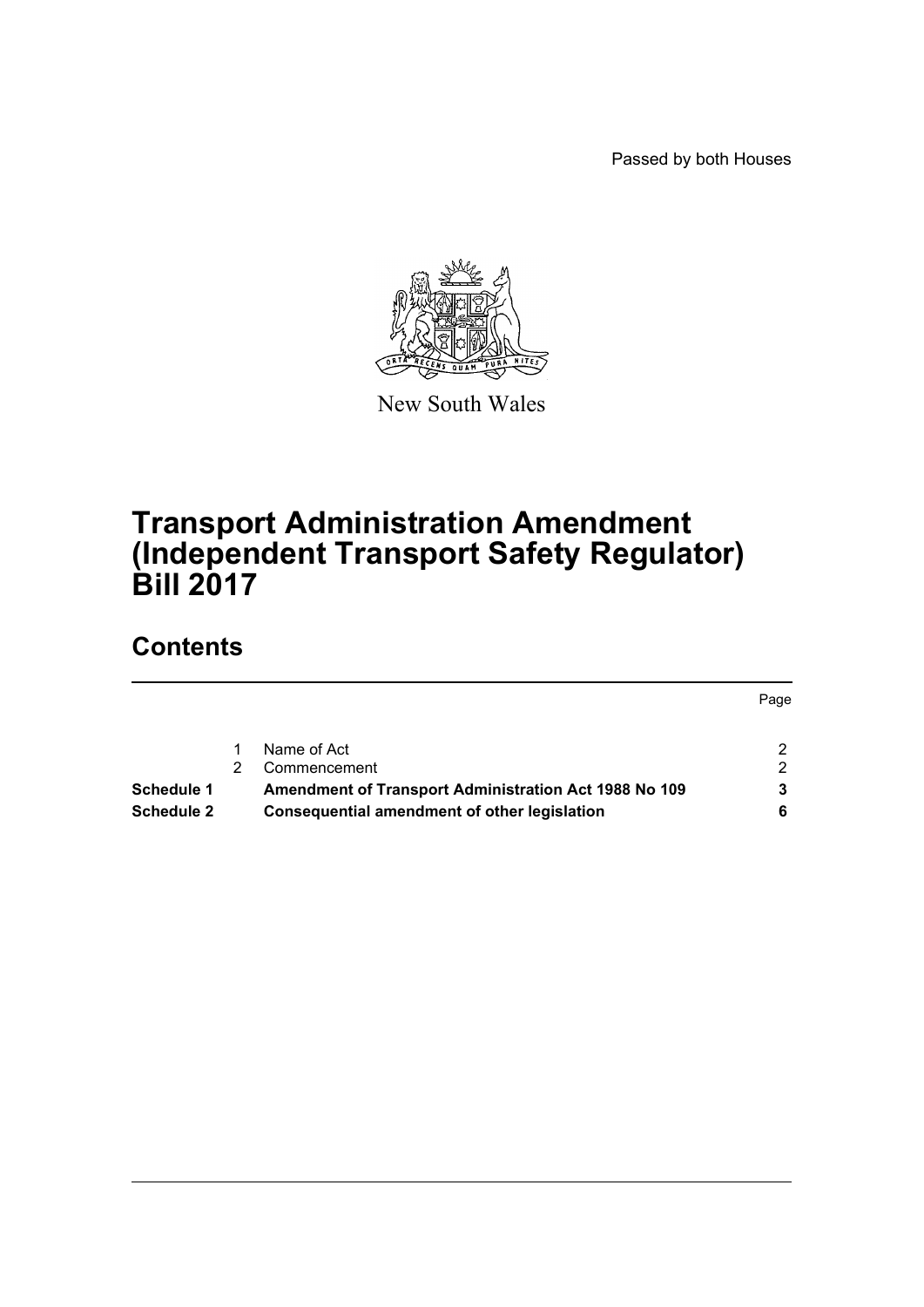*I certify that this public bill, which originated in the Legislative Assembly, has finally passed the Legislative Council and the Legislative Assembly of New South Wales.*

> *Clerk of the Legislative Assembly. Legislative Assembly, Sydney,* , 2017



New South Wales

# **Transport Administration Amendment (Independent Transport Safety Regulator) Bill 2017**

Act No , 2017

An Act to amend the *Transport Administration Act 1988* to abolish the Independent Transport Safety Regulator and to make consequential amendments to other legislation.

*I have examined this bill and find it to correspond in all respects with the bill as finally passed by both Houses.*

*Assistant Speaker of the Legislative Assembly.*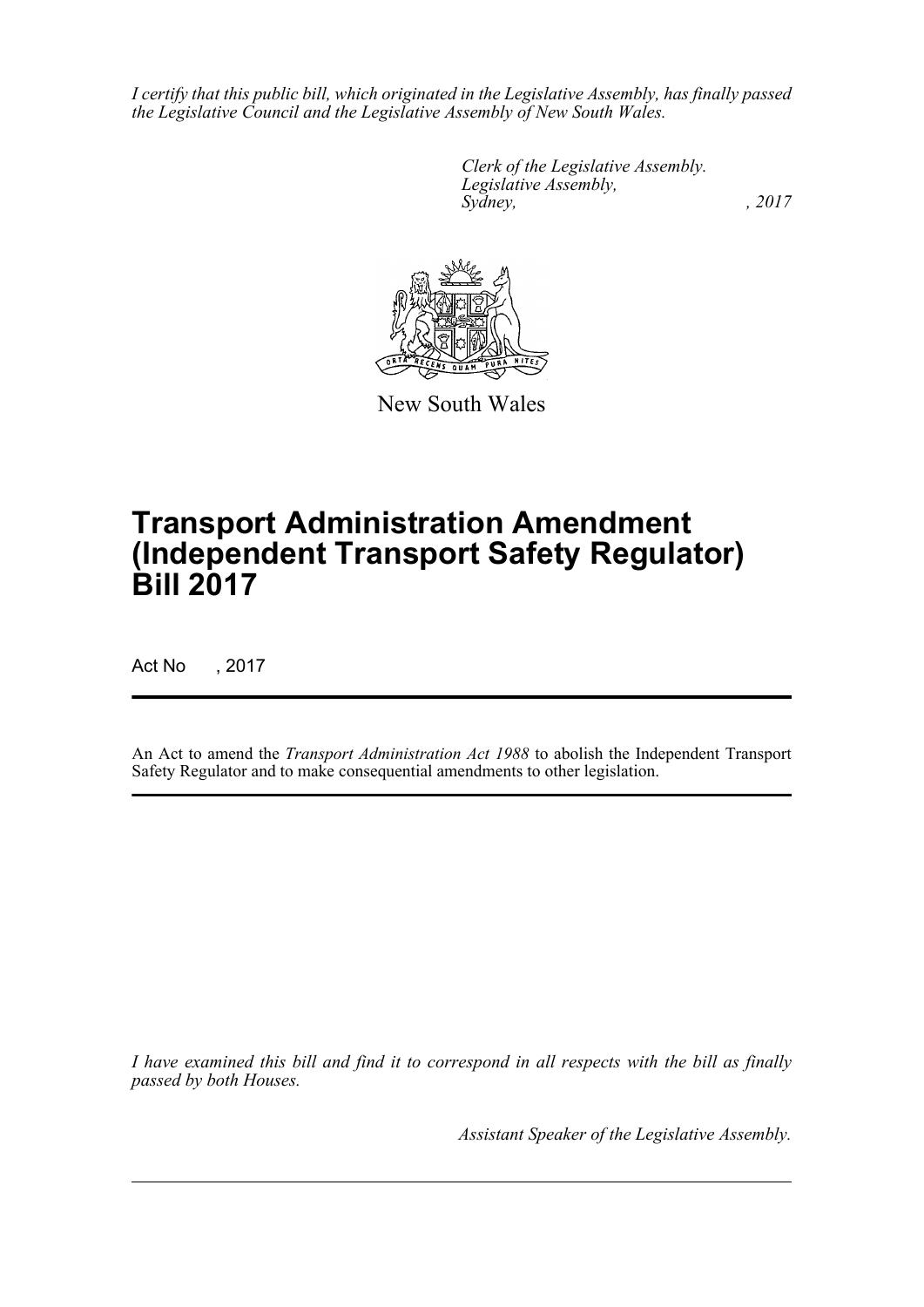Transport Administration Amendment (Independent Transport Safety Regulator) Bill 2017 [NSW]

#### <span id="page-2-0"></span>**The Legislature of New South Wales enacts:**

#### **1 Name of Act**

This Act is the *Transport Administration Amendment (Independent Transport Safety Regulator) Act 2017*.

#### <span id="page-2-1"></span>**2 Commencement**

This Act commences on a day or days to be appointed by proclamation.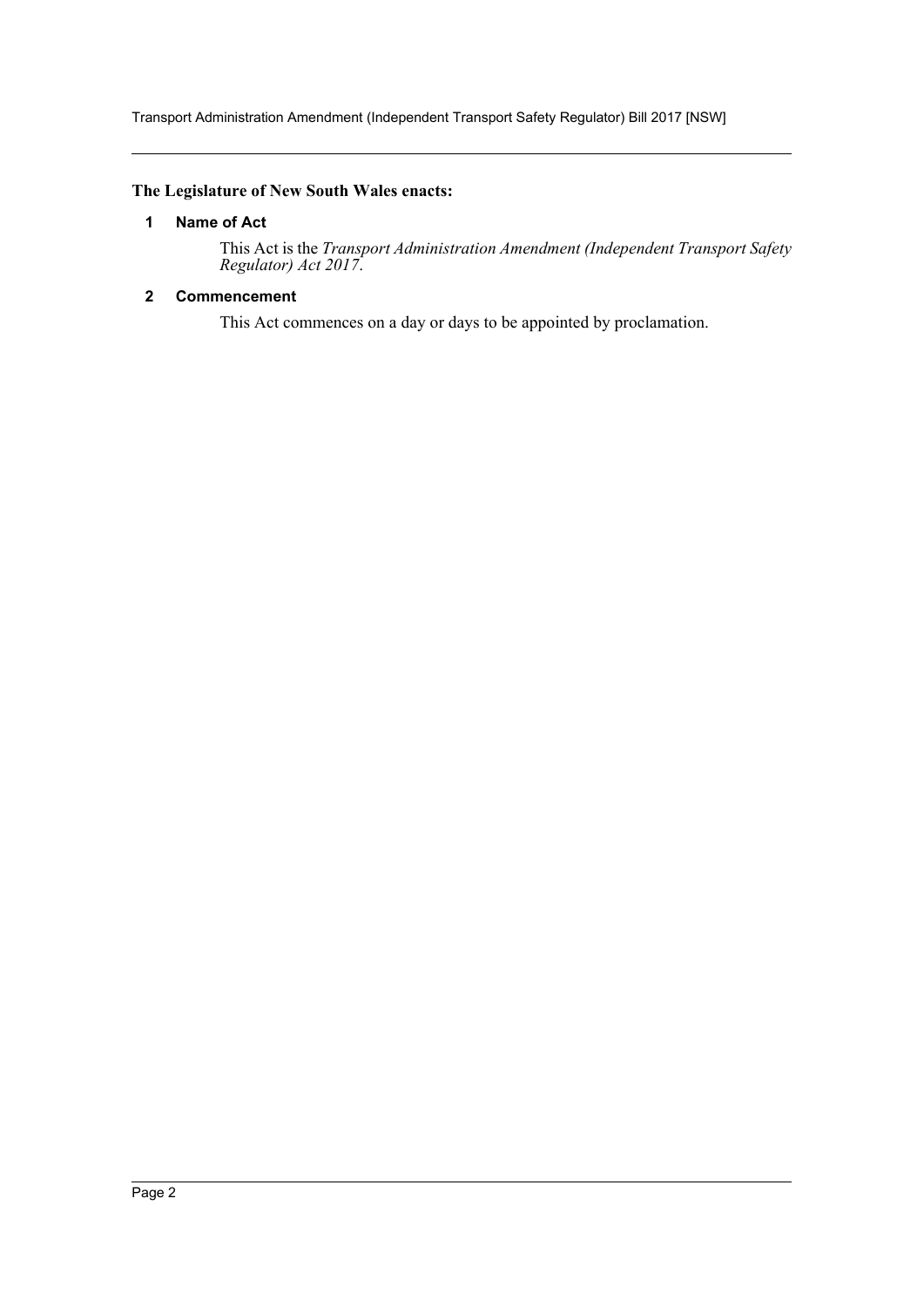Transport Administration Amendment (Independent Transport Safety Regulator) Bill 2017 [NSW] Schedule 1 Amendment of Transport Administration Act 1988 No 109

# <span id="page-3-0"></span>**Schedule 1 Amendment of Transport Administration Act 1988 No 109**

#### **[1] Section 3 Definitions**

Omit the definition of *Independent Transport Safety Regulator* from section 3 (1).

#### **[2] Section 3 (1)**

Insert in alphabetical order:

*National Rail Safety Regulator* means the Office of the National Rail Safety Regulator established under the *Rail Safety National Law (NSW)*.

#### **[3] Section 3B Ministerial responsibility and delegation**

Omit the note from section 3B (1).

**[4] Section 3H Review by relevant safety regulator of directions relating to transport safety matters**

Omit paragraph (a) of the definition of *relevant safety regulator* in section 3H (1).

Insert instead:

(a) in the case of a direction relating to rail services or infrastructure—the National Rail Safety Regulator, or other independent professional person, approved by the Minister as the relevant safety regulator for the purposes of this section, or

#### **[5] Part 4A Independent Transport Safety Regulator**

Omit the Part.

#### **[6] Section 65 Definitions**

Omit paragraph (i) of the definition of *transport authority*.

**[7] Section 66 Orders providing for transfer of staff of transport authorities** Omit section 66 (3).

#### **[8] Section 107 Definition of "transport authority"**

Omit paragraph (a1) of the definition of *transport authority* in section 107 (1).

#### **[9] Section 109 Seals of Authorities**

Omit paragraph (g) of the definition of *Authority* in section 109 (2).

**[10] Section 111 Referral of disputes**

Omit section 111 (5).

#### **[11] Section 112 Personal liability of certain persons**

Omit "the Independent Transport Safety Regulator," from the definition of *member of a transport authority* in section 112 (2).

#### **[12] Schedule 1 Functions of Transport for NSW**

Omit paragraph (e) of the definition of *transport authority* in clause 4A (4).

#### **[13] Schedule 2A, heading**

Omit "**Chief Executive of the ITSR and**".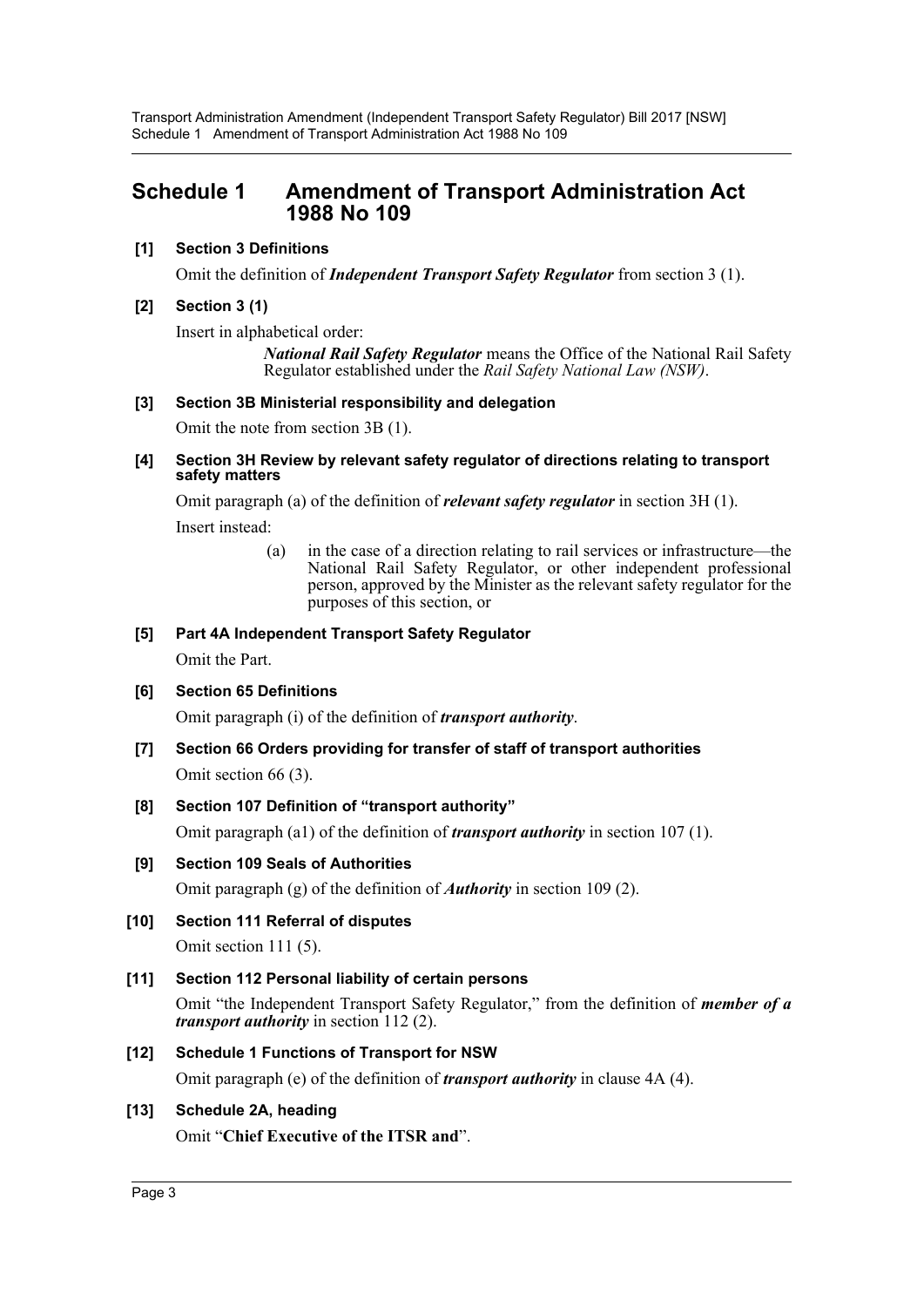Transport Administration Amendment (Independent Transport Safety Regulator) Bill 2017 [NSW] Schedule 1 Amendment of Transport Administration Act 1988 No 109

**[14] Schedule 2A**

Omit "(Sections 42M (3) and 45 (2))". Insert instead "(Section 45 (2))".

#### **[15] Schedule 2A, clause 1, definition of "Chief Executive"**

Omit the definition. Insert instead:

*Chief Investigator* means the Chief Investigator of the Office of Transport Safety Investigations.

#### **[16] Schedule 2A, clause 2 (1)**

Omit "A Chief Executive". Insert instead "The Chief Investigator".

**[17] Schedule 2A, clause 2 (2)**

Omit the subclause.

**[18] Schedule 2A, clauses 3, 5 (2), 6 and 7**

Omit "Chief Executive" wherever occurring. Insert instead "Chief Investigator".

#### **[19] Schedule 2A, clause 4**

Omit "a Chief Executive" wherever occurring. Insert instead "the Chief Investigator".

#### **[20] Schedule 2A, clause 4 (1)**

Omit "the Chief Executive". Insert instead "the Chief Investigator".

#### **[21] Schedule 2A, clause 5 (1)**

Omit "Chief Executive". Insert instead "the Chief Investigator".

#### **[22] Schedule 4 Transfer of assets, rights and liabilities**

Insert after clause 2 (1):

(1A) This Schedule also applies to the transfer of the assets, rights and liabilities of the Independent Transport Safety Regulator to the Crown by Schedule 7. This Schedule applies as if that transfer were an order to which this Schedule applies that took effect on the date of commencement of this subclause.

#### **[23] Schedule 6A Powers relating to rail infrastructure facilities and land**

Omit "or an officer of the Independent Transport Safety Regulator" from clause 16 (4).

#### **[24] Schedule 6A, clause 16 (5)**

Insert after clause 16 (4):

(5) This clause applies subject to the *Rail Safety National Law (NSW)*.

#### **[25] Schedule 7 Savings, transitional and other provisions**

Insert at the end of the Schedule, with appropriate Part and clause numbering:

# **Part Provisions consequent on enactment of Transport Administration Amendment (Independent Transport Safety Regulator) Act 2017**

#### **Abolition of Independent Transport Safety Regulator**

(1) The Independent Transport Safety Regulator is abolished.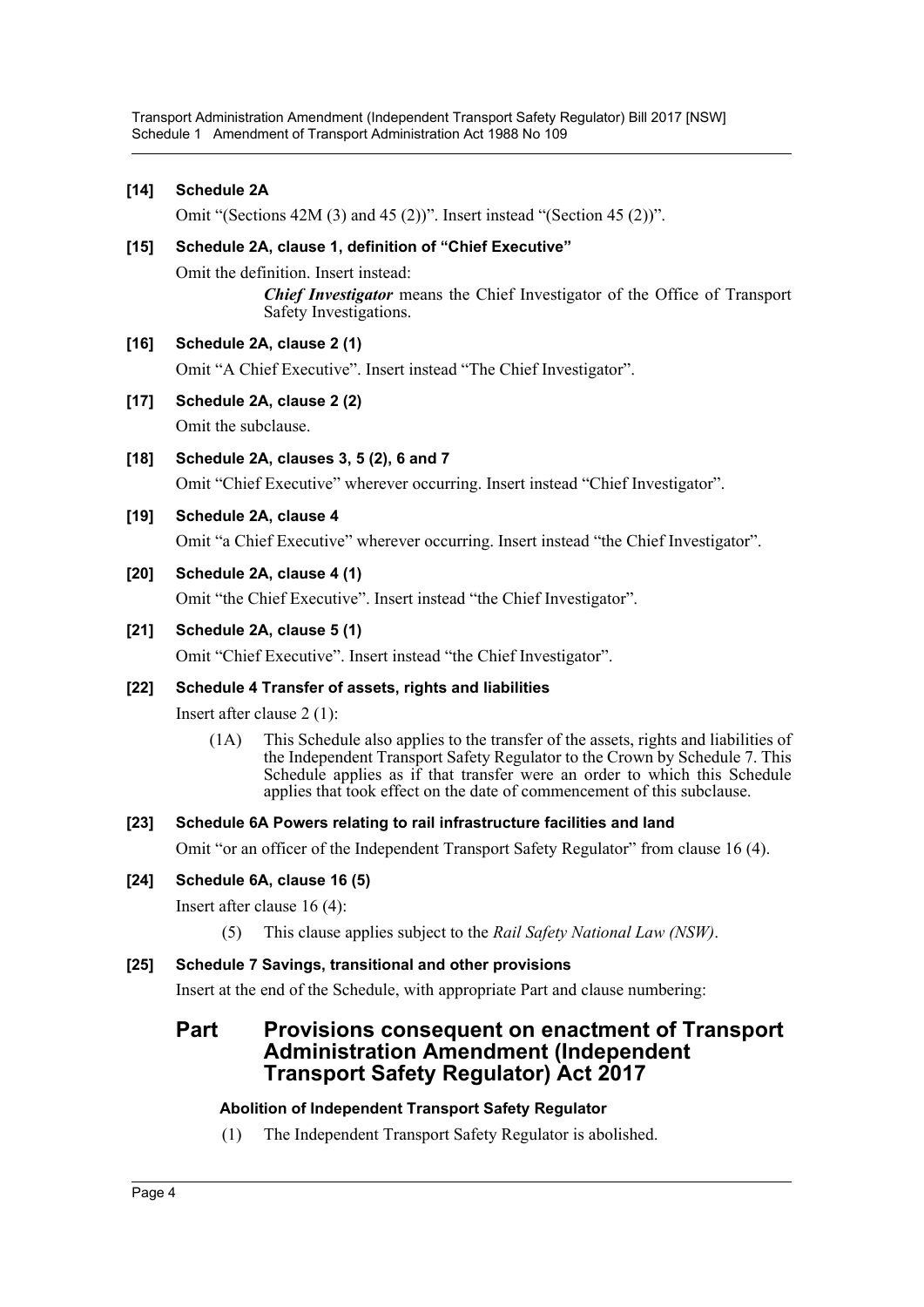- (2) On its abolition, the assets, rights and liabilities of the Independent Transport Safety Regulator are transferred to the Crown.
- (3) The Minister may:
	- (a) enter into an arrangement with the National Rail Safety Regulator for the transfer of any assets, rights and liabilities transferred to the Crown by this clause to the National Rail Safety Regulator, or
	- (b) transfer any assets, rights and liabilities transferred to the Crown by this clause to a NSW government agency.
- (4) Schedule 4 applies to the transfer of assets, rights and liabilities under this clause.
- (5) Words and expressions used in this clause have the same meanings as they have in Schedule 4

#### **Chief Executive of Independent Transport Safety Regulator ceases to hold statutory office**

The person holding office as the Chief Executive of the Independent Transport Safety Regulator immediately before the commencement of the *Transport Administration Amendment (Independent Transport Safety Regulator) Act 2017*:

- (a) ceases to hold that office, and
- (b) is not entitled to any remuneration or compensation for the loss of that office.